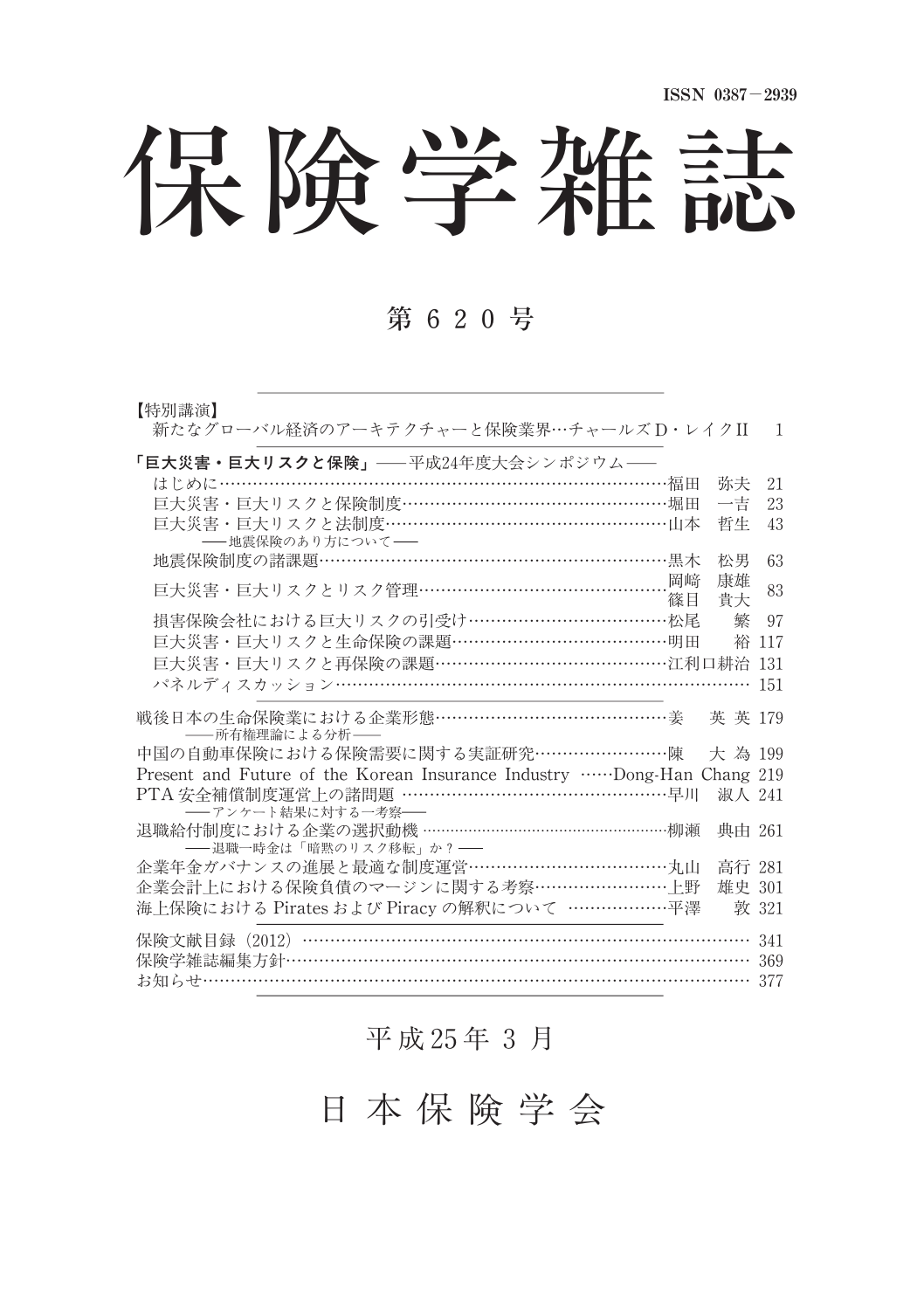|              | 保                  | 険 学 雑 誌          |                     |       |                    |  |
|--------------|--------------------|------------------|---------------------|-------|--------------------|--|
|              | 第                  | 620              | 号                   |       |                    |  |
| 平成25年3月31日   |                    | - 発行             |                     |       |                    |  |
|              |                    |                  |                     | 《非売品》 |                    |  |
|              |                    | 編集委員             | 中                   | 浜     | 降                  |  |
|              |                    |                  | 井                   | 耳     | 富<br>夫             |  |
|              |                    |                  |                     | 石田    | 成<br>一則            |  |
|              |                    |                  |                     |       | 河本淳孝               |  |
|              |                    |                  |                     |       | 澤本百合               |  |
|              |                    |                  | Ш                   | 野     | 嘉<br>朗             |  |
|              |                    |                  |                     |       |                    |  |
| 編集兼<br>発 行 者 | Ħ                  |                  |                     |       | 本 保 険 学 会          |  |
| ক্ত101-8335  |                    | 東京都千代田区神田淡路町 2-9 |                     |       |                    |  |
|              | 公益財団法人損害保険事業総合研究所内 |                  |                     |       |                    |  |
| 発 行 所        | H                  |                  |                     |       | 本保険学会              |  |
| ক্ত101-8335  |                    | 東京都千代田区神田淡路町 2-9 |                     |       |                    |  |
|              | 公益財団法人損害保険事業総合研究所内 |                  |                     |       |                    |  |
|              |                    | 電                |                     |       | 話 (03) 3255 - 5511 |  |
|              |                    |                  | 振替口座 00160-8-607601 |       |                    |  |

印刷所 株式会社 松 涛 企 画 〠101-0051 東京都千代田区神田神保町2-445階